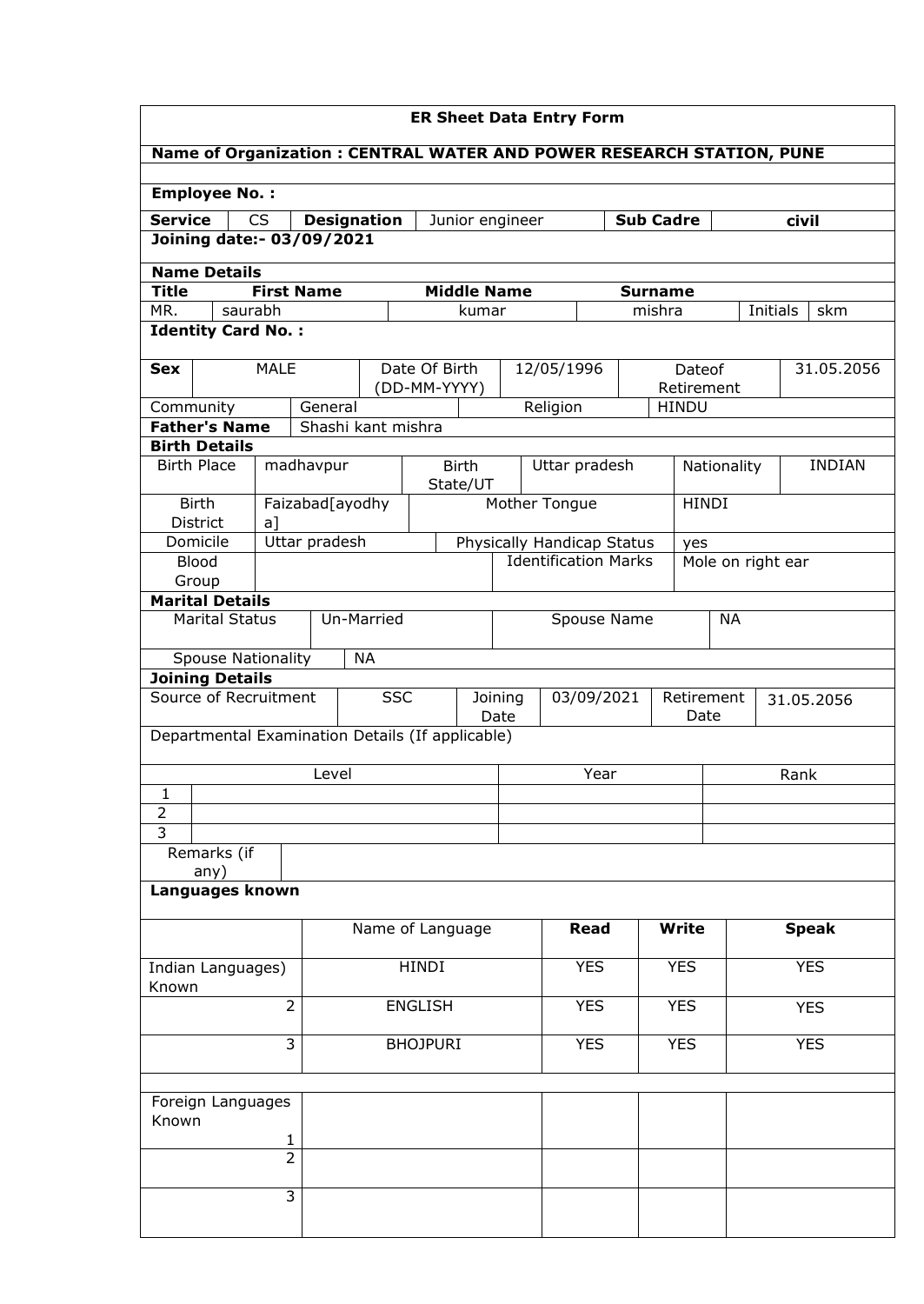## Details of deputation (if applicable)

| Name of the Office | Post held at that<br>time in parent office | • Name of post<br>(selected for<br>deputation | Period of deputation |      |  |
|--------------------|--------------------------------------------|-----------------------------------------------|----------------------|------|--|
|                    |                                            |                                               | Since                | From |  |
|                    |                                            |                                               |                      |      |  |

## Details of Foreign Visit

| SI.<br>No. | Place of Visit | Date of<br>visit | Post held at<br>that time | Whether it<br>is a<br>personal or<br>official visit | Details of visit |
|------------|----------------|------------------|---------------------------|-----------------------------------------------------|------------------|
|            |                |                  |                           |                                                     |                  |

## Transfer/Posting Detail (if applicable)

| Place | Period of posting |      |  |  |  |  |  |
|-------|-------------------|------|--|--|--|--|--|
|       | Since             | From |  |  |  |  |  |
|       |                   |      |  |  |  |  |  |
|       |                   |      |  |  |  |  |  |
|       |                   |      |  |  |  |  |  |
|       |                   |      |  |  |  |  |  |

| Qualification (Use extra photocopy sheets for multi qualifications, experience, training, awards details)                  |                           |  |                    |                                        |  |                          |                                  |  |                  |  |
|----------------------------------------------------------------------------------------------------------------------------|---------------------------|--|--------------------|----------------------------------------|--|--------------------------|----------------------------------|--|------------------|--|
| Qualification                                                                                                              |                           |  | Discipline         |                                        |  |                          | Specialization 1                 |  |                  |  |
| DIPLOMA IN CIVIL                                                                                                           |                           |  | General            |                                        |  |                          |                                  |  |                  |  |
| <b>ENGINEERING</b>                                                                                                         |                           |  |                    |                                        |  |                          |                                  |  |                  |  |
| Year                                                                                                                       | Division                  |  |                    | CGPA/ % Marks                          |  |                          |                                  |  | Specialization 2 |  |
| 2017                                                                                                                       |                           |  | <b>FIRST</b>       | 74.65%                                 |  |                          |                                  |  |                  |  |
| Institution                                                                                                                |                           |  | University         |                                        |  | Place                    |                                  |  | Country          |  |
| <b>GPL LUCKNOW</b>                                                                                                         |                           |  | <b>BTEUP</b>       |                                        |  | <b>LUCKNOW UP</b>        |                                  |  | India            |  |
| <b>Experience</b>                                                                                                          |                           |  |                    |                                        |  |                          |                                  |  |                  |  |
|                                                                                                                            | Type of Posting           |  |                    |                                        |  |                          | <b>PERMANENT</b>                 |  |                  |  |
|                                                                                                                            |                           |  |                    |                                        |  |                          |                                  |  |                  |  |
|                                                                                                                            | Designation               |  |                    |                                        |  | JUNIOR ENGINEEER [CIVIL1 |                                  |  |                  |  |
|                                                                                                                            |                           |  |                    |                                        |  |                          |                                  |  |                  |  |
|                                                                                                                            | Ministry                  |  |                    | Ministry of Jalshakti                  |  |                          |                                  |  |                  |  |
|                                                                                                                            |                           |  |                    | Department of Water Resources, RD & GR |  |                          |                                  |  |                  |  |
|                                                                                                                            | <b>MOWR</b>               |  |                    | <b>CWPRS</b>                           |  |                          |                                  |  |                  |  |
|                                                                                                                            | Office                    |  |                    |                                        |  |                          | Place                            |  |                  |  |
| CWPRS, KHADAKWASALA, PUNE                                                                                                  |                           |  |                    |                                        |  |                          | <b>PUNE</b>                      |  |                  |  |
|                                                                                                                            | <b>Experience Subject</b> |  |                    |                                        |  |                          | Period of Posting                |  |                  |  |
|                                                                                                                            | Major                     |  |                    | Minor                                  |  |                          | From                             |  | To               |  |
|                                                                                                                            |                           |  |                    |                                        |  |                          |                                  |  |                  |  |
| Note: - Refer the Annexure to fill above Major, Minor Subjects and below given<br>training subject(minimum 1 week & above) |                           |  |                    |                                        |  |                          |                                  |  |                  |  |
| Training                                                                                                                   |                           |  |                    |                                        |  |                          |                                  |  |                  |  |
| <b>Training Year</b><br><b>Training Name</b>                                                                               |                           |  |                    | <b>Training Subject</b>                |  |                          |                                  |  |                  |  |
|                                                                                                                            |                           |  |                    |                                        |  |                          |                                  |  |                  |  |
| Institute Name, Place<br>Level                                                                                             |                           |  |                    | <b>Field Visit Country</b>             |  |                          | Field Visit Place (within India) |  |                  |  |
|                                                                                                                            |                           |  |                    |                                        |  |                          |                                  |  |                  |  |
| Sponsoring Authority                                                                                                       |                           |  | Period of Training |                                        |  | Duration                 |                                  |  | Result           |  |
|                                                                                                                            |                           |  | From               | To                                     |  |                          | in Weeks)                        |  | Qualified        |  |
|                                                                                                                            |                           |  |                    |                                        |  |                          |                                  |  |                  |  |